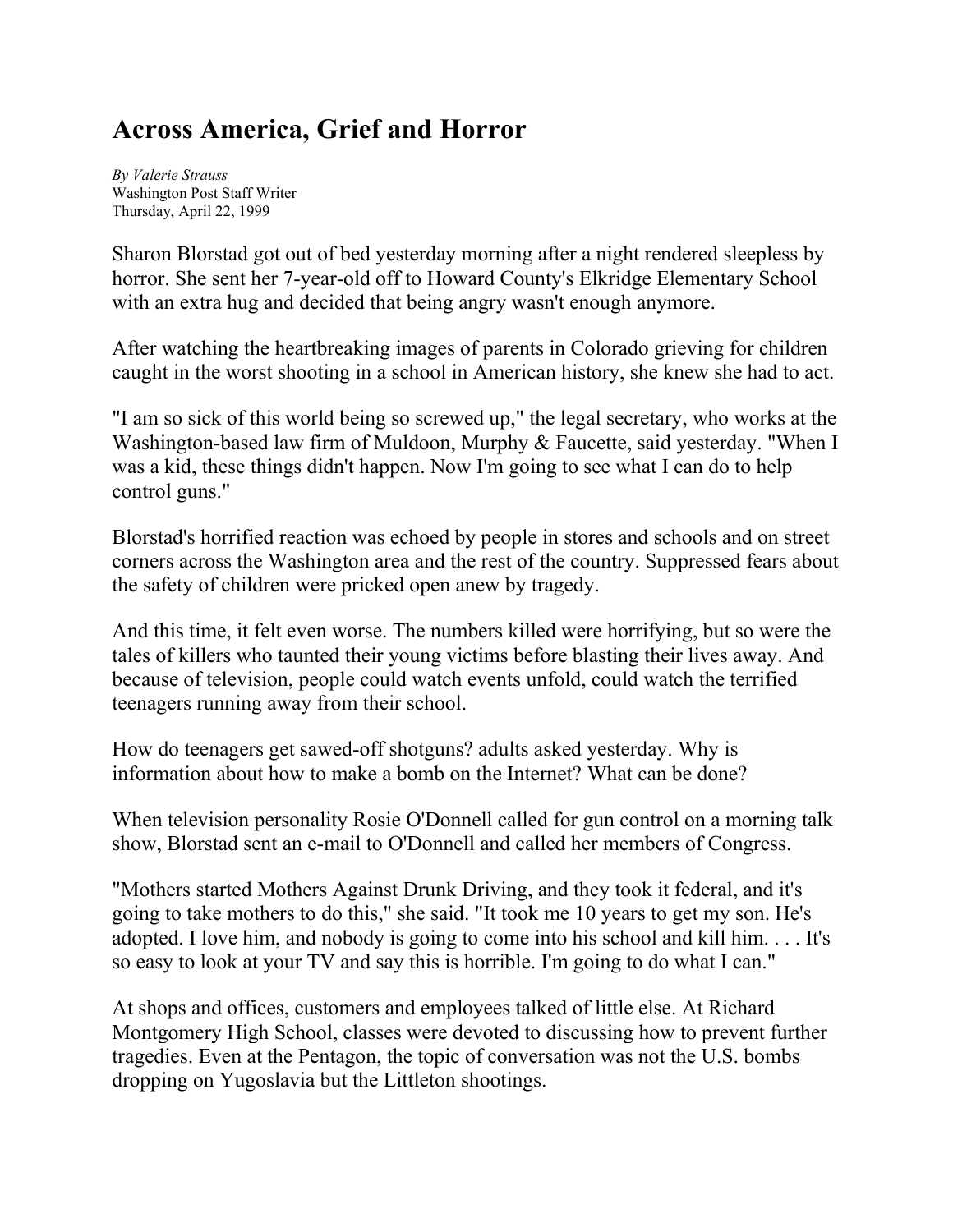Flags flew at half-staff in Washington. President Clinton, at a ceremony honoring White House volunteers, paused for a moment of silence. The House of Representatives did the same thing, as did the Chicago Board of Trade, where the usual din gave way to a brief time of quiet broken only by the ringing of unattended telephones.

"I don't ever remember doing this before outside of the annual one minute's silence during Armistice Day on Nov. 11," said Chicago trader Vic Lespinasse, of AG Edwards.

In the faraway tragedy, people found confirmation of their worst fears about American culture.

At Howard University, students talked about early reports that the Littleton killers may have been targeting African Americans.

"How much is really changing in society if teenage boys are going out of their way to make bombs and target African Americans?" asked Esigie Aguele, a 24-year-old senior. She wondered how the young killers obtained information about bombmaking on the Internet.

"It's costing lives, this freedom of information," she said.

The Washington-based Handgun Control group received hundreds of calls from across the country after O'Donnell gave out the phone number to a nationwide television audience. One call came from a 13-year-old girl who wanted to know how to start an anti-gun group in her school. A Handgun Control veteran said she could not remember a busier day.

The National Rifle Association had a busy day, too. After the killings, officials said they were scaling back their annual convention scheduled for next week in Denver.

On Tuesday, 16-year-old Marissa Courey watched television in disbelief. She finally decided the coverage was too much when she saw SWAT team members snatching a boy through a school window. His face, she said, had been partially blown off.

"That really got me," she said. "That shouldn't have been on."

For her and her friends at Walter Johnson High School in Bethesda, yesterday was dominated both in and out of class by talk of how to prevent the next tragedy.